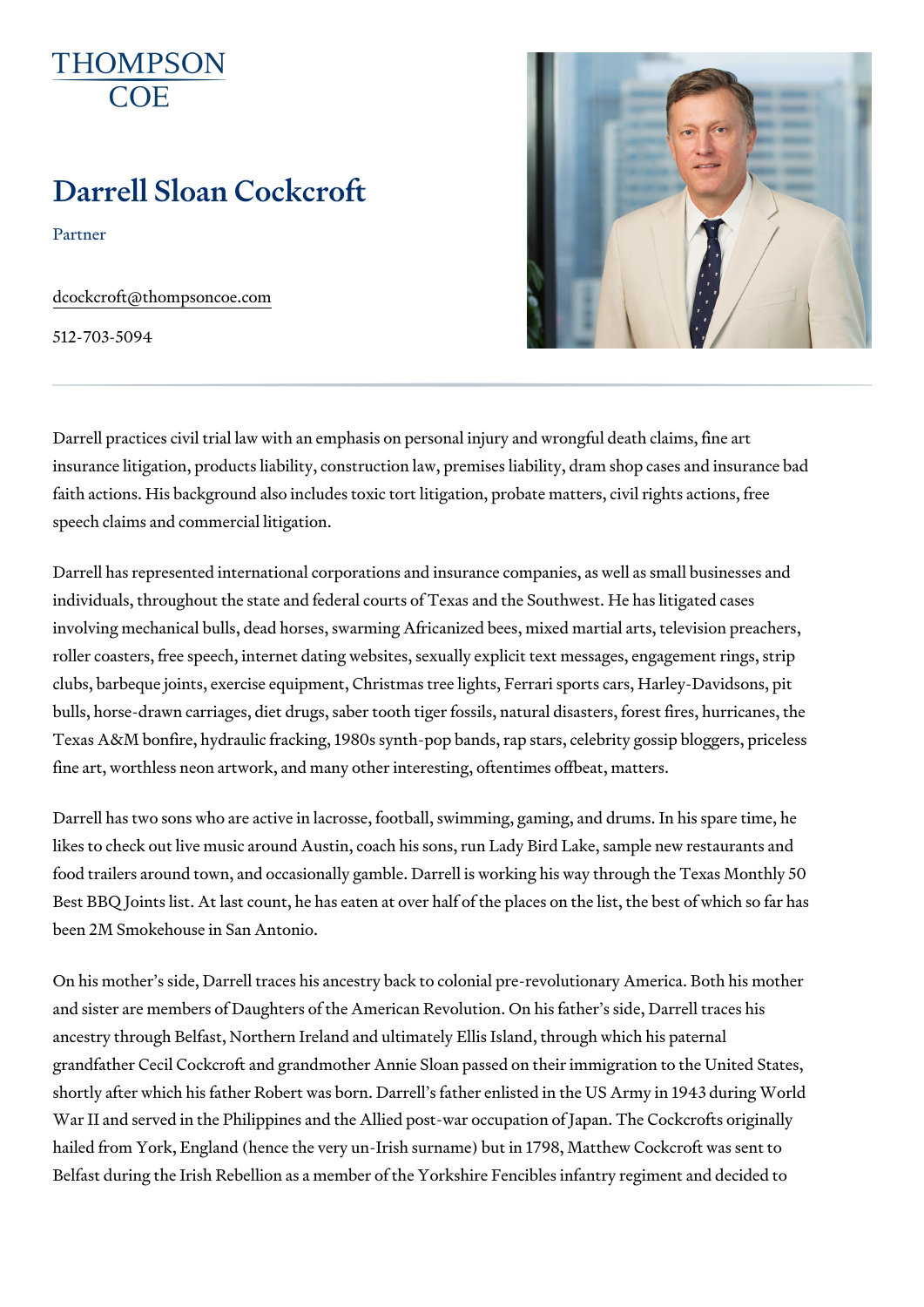stick around Northern Ireland, no doubt due to a local girl, after England quelled the insurrection.

# Representative Experience

Tried lawsuit to take-nothing judgment in bench trial involving prize show horse that died under mysterious circumstances.

Tried first five lawsuits to reach jury involving claims resulting from smoke damage during the Bastrop wildfire, the largest wildfire in Texas history.

Resolved over 2,000 residential and commercial claims resulting from Hurricanes Katrina, Rita, Dolly, Ike and Harvey on Gulf Coast on behalf of large and small insurance carriers.

Worked as plaintiff attorney for two years after law school including representation of terminated assistant police chiefs in civil rights lawsuits against city and representation of victims of Texas A&M bonfire collapse.

Secured summary judgment in federal district court and affirmation by circuit court of appeals in First Amendment case in which claimant alleged that public library's refusal to engrave a sidewalk brick with inflammatory comments about library personnel during a fundraising drive violated free speech rights.

Represents various local bars, restaurants, music promoters and artists, in lawsuits involving alcohol-related incidents, including several high-profile cases arising from events during South By Southwest and Austin City Limits Music Festival.

Tried lawsuits involving underinsured motorist claims under personal and commercial auto policies, including one case in which a Tarrant County jury awarded substantially less than amount of damages conceded by defendant.

Tried lawsuits to favorable verdicts involving claims for mold damage to commercial and residential properties during "mold crisis."

Represented nationally televised evangelist and ministry against personal injury claim allegedly incurred during rush to stage by parishioner attending crusade.

Resolved dram shop cases against various gentlemen's clubs in Dallas/Fort Worth area during time when certain local municipalities sought to ban such establishments.

Represented American manufacturer of roller coasters against personal injury claim allegedly incurred on ride at Six Flags Fiesta Texas in San Antonio.

Represented individual who accidentally started largest forest fire in Utah history (the Mustang Fire) against claim by federal government to recover fire suppression costs and resolved lawsuit for less than 3 percent of total fire suppression costs.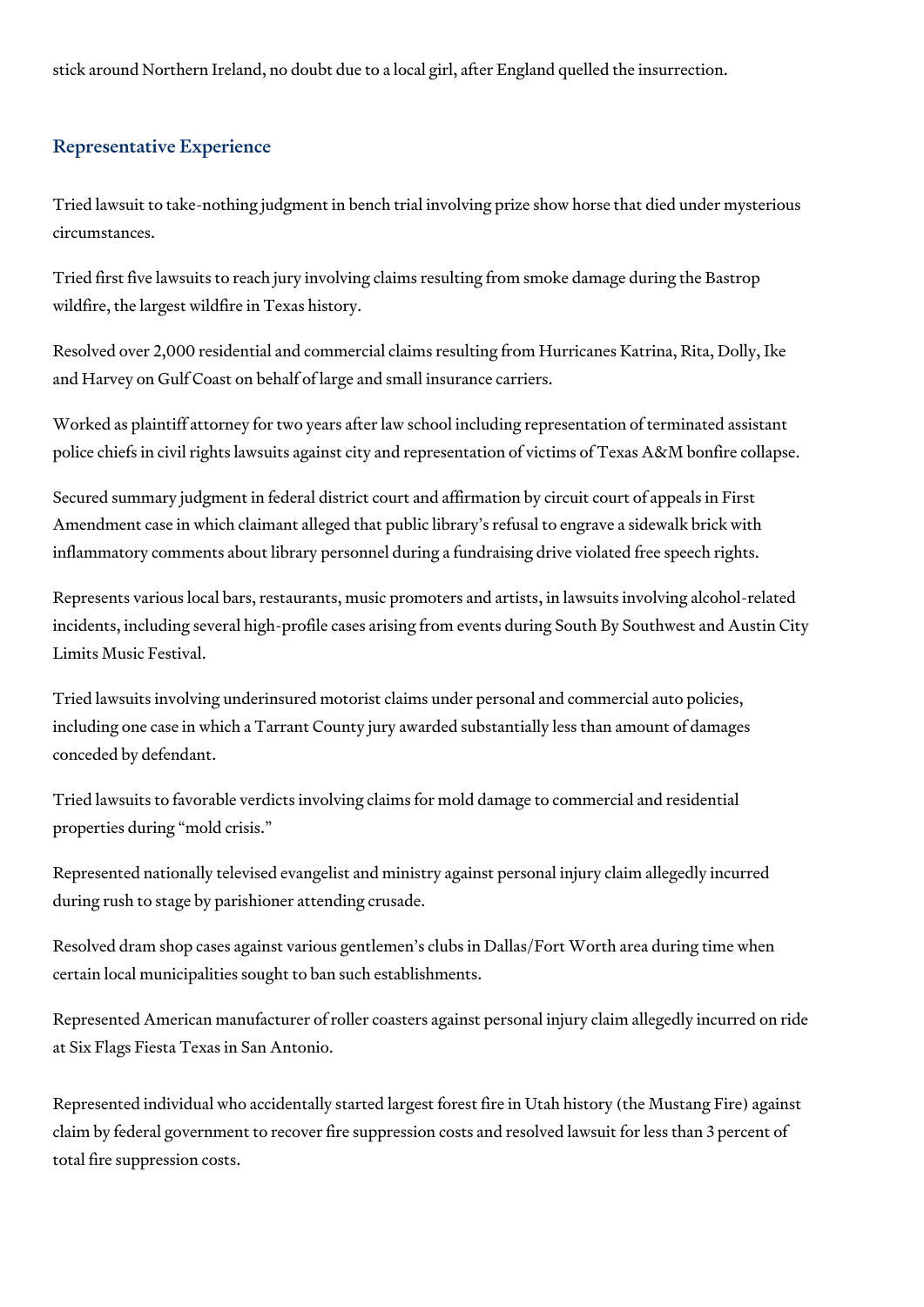Represented international pharmaceutical companies in fen-phen diet drug

Tried lawsuit in which client cut down trees on neighbor s property without prior written warning to neighborhood after similar previous incident, resu Plaintiff s damage model.

Represented jail inmate in civil rights case against rural county sheriff s of abuse by cellmate that resolved in large six-figure settlement.

Obtained summary judgment in toxic mold case alleging \$15 million in dam of subcontractor who worked on construction of home.

Secured Anti-SLAPP victory on behalf of homeowners association against dis assessed penalties for violations of community s restrictions and sued hon including award of attorney fees against homeowner under Anti-SLAPP stat

Represented real estate agent and broker in lawsuit brought by client buye discovered structural deterioration due to stucco façade prior to sale of home full defense verdict at trial, including award of attorney fees against clien

Represented high school student who allegedly circulated naked photo of c staff, resulting in favorable settlement of revenge porn lawsuit.

Obtained judgment against rogue employee who stole over \$1 million from lifestyle.

Represented self in divorce, proving Abraham Lincoln's adage that "he who client."

#### Related Services

[Business and C](https://www.thompsoncoe.com/people/darrell-sloan-cockcroft/)ommercial

[Constru](https://www.thompsoncoe.com/people/darrell-sloan-cockcroft/)ction

[General Liability/Catas](https://www.thompsoncoe.com/people/darrell-sloan-cockcroft/)trophic Injury

[Insura](https://www.thompsoncoe.com/people/darrell-sloan-cockcroft/)nce

[Products Liability &](https://www.thompsoncoe.com/people/darrell-sloan-cockcroft/) Mass Torts

Publications & Speaking Engagements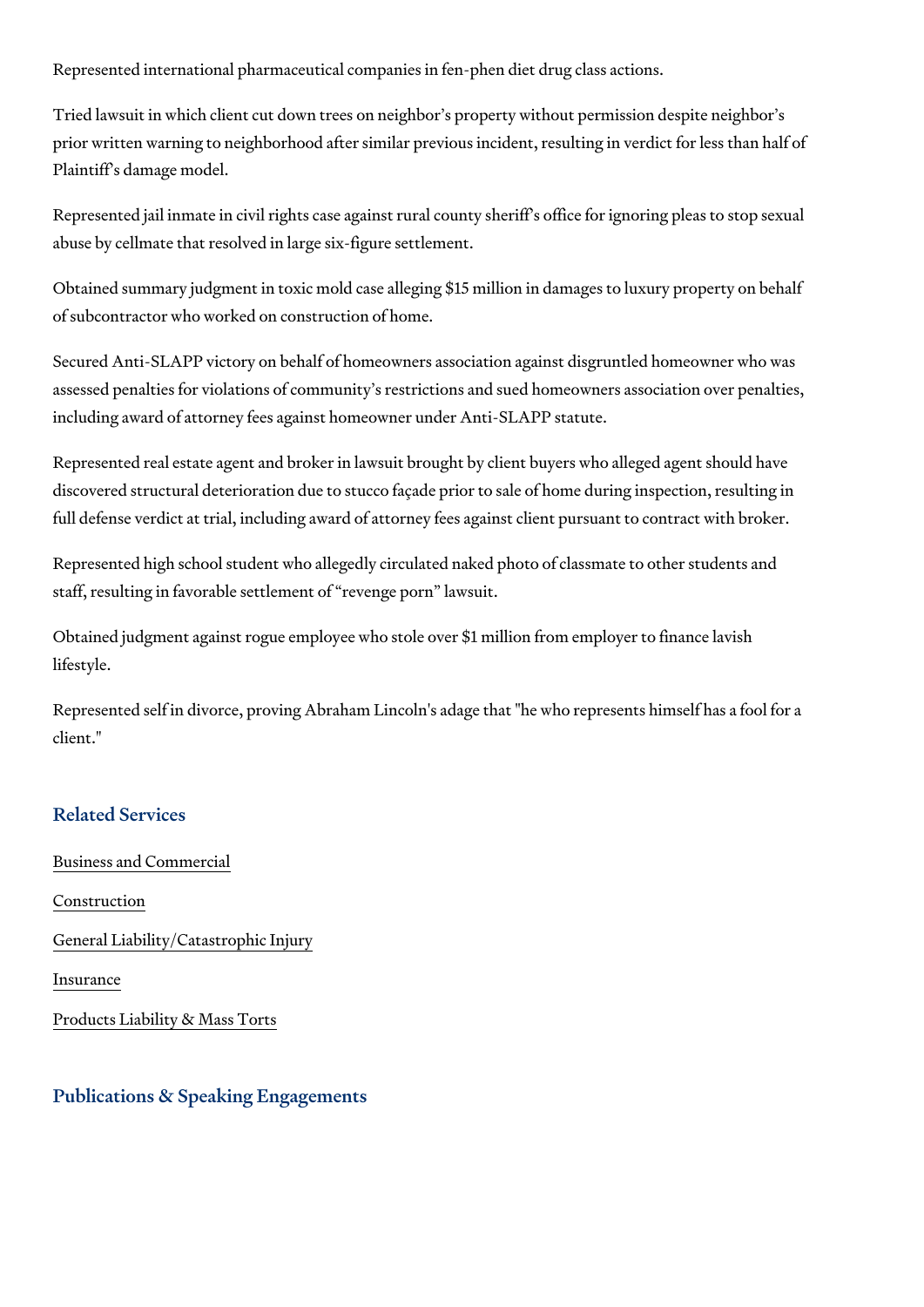Highbrow Meets Lowbrow: Part 1 - the Rarefied World of Art Law and Part and Lawyer Advertisements Austin Bar Association July 2013

Fine Art Insurance Issues: A Selected Case Law Survey (Update) Thompson Coe Webinar January 2013

Art Smart: Knowing and Protecting the Value of Your Collection Presenter Dallas Art Fair April 13, 2012

[To Invoke or Not to Invoke: The Appraisal Process and](https://www.thompsoncoe.com/resources/publications/to-invoke-or-not-to-invoke-the-appraisal-process-and-what-it-can-and-cannot-do-for-you/) What it Can and Ca May 16, 2005

Thompson Coe's 4th Annual Seminar on Texas Insurance Law Developments, presenter December 2004

Litigation Update Presenter and Host Thompson Coe Seminar October 9, 2014

Factoring Companies: An End-Around the Paid or Incurred Statute or Just. Presenter Thompson Coe Webinar

Fine Art Insurance Issues: A Selected Case Law Survey Texas Accountants and Lawyers for the Arts Spring 2012

Marijuana, CBD, Vaping: Smoking Out Insurance!

Presenter Thompson Coe Webinar

## Education, Admissions & Activities

#### EDUCATION

The University of Texas School of Law J.D., 1998 studied abroad in Mexico City, Mexico & London, England